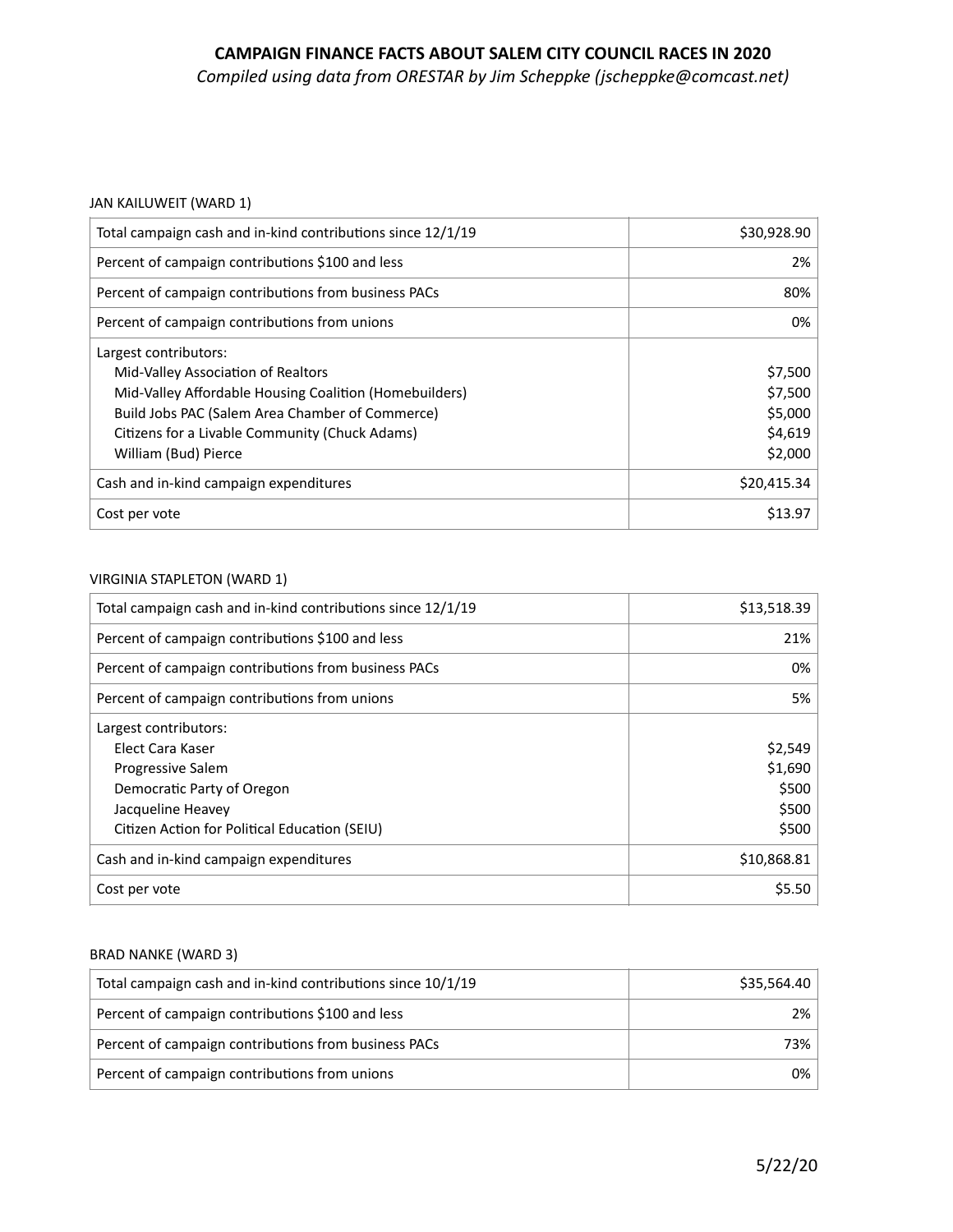| Largest contributors:                                  |             |
|--------------------------------------------------------|-------------|
| Mid-Valley Affordable Housing Coalition (Homebuilders) | \$10,000    |
| Oregon Realtors Political Action Committee             | \$7,500     |
| Build Jobs PAC (Salem Area Chamber of Commerce)        | \$5,000     |
| Citizens for a Livable Community (Chuck Adams)         | \$3,239     |
| William (Bud) Pierce                                   | \$2,000     |
| Cash and in-kind campaign expenditures                 | \$29,045.43 |
| Cost per vote                                          | \$14.52     |

### TREVOR PHILLIPS (WARD 3)

| Total campaign cash and in-kind contributions since 10/1/19 | \$24,008.52 |
|-------------------------------------------------------------|-------------|
| Percent of campaign contributions \$100 and less            | 16%         |
| Percent of campaign contributions from business PACs        | 0%          |
| Percent of campaign contributions from unions               | 13%         |
| Largest contributors:                                       |             |
| <b>Trevor Phillips</b>                                      | \$5,050     |
| Michelle Phillips                                           | \$5,000     |
| United Food and Commercial Workers                          | \$2,351     |
| <b>Progressive Salem</b>                                    | \$922       |
| Cash and in-kind campaign expenditures                      | \$21,541.12 |
| Cost per vote                                               | \$8.39      |

### JOSE GONZALES (WARD 5)

| Total campaign cash and in-kind contributions since 10/1/19 | \$17,642.00 |
|-------------------------------------------------------------|-------------|
| Percent of campaign contributions \$100 and less            | 12%         |
| Percent of campaign contributions from business PACs        | 45%         |
| Percent of campaign contributions from unions               | 0%          |
| Largest contributors:                                       |             |
| Oregon Realtors Political Action Committee                  | \$5,000     |
| Build Jobs PAC                                              | \$2,500     |
| William (Bud) Pierce                                        | \$2,000     |
| Jose Gonzales                                               | \$1,500     |
| Cash and in-kind campaign expenditures                      | \$15,549.47 |
| Cost per vote                                               | \$12.13     |

# HOLLIE OAKES-MILLER (WARD 5)

| Total campaign cash and in-kind contributions since 10/1/19 | \$1,506.96 |
|-------------------------------------------------------------|------------|
| Percent of campaign contributions \$100 and less            | 30%        |
| Percent of campaign contributions from business PACs        | 0%         |
| Percent of campaign contributions from unions               | 0%         |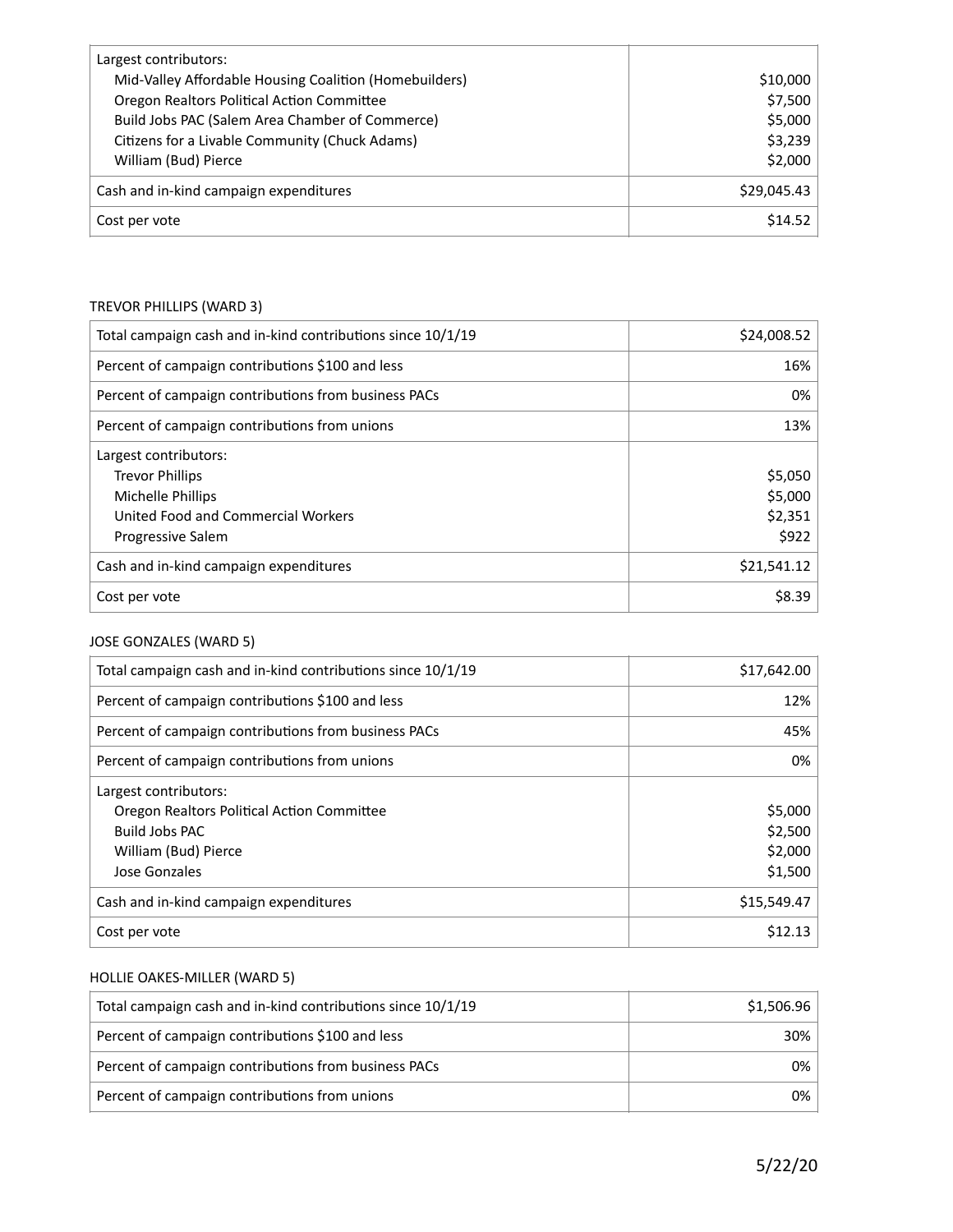| Largest contributors:                      |            |
|--------------------------------------------|------------|
| Marion County Democratic Central Committee | \$500      |
| Karen Clinkenbeard                         | \$250      |
| <b>Brian Hines</b>                         | \$250      |
| Cash and in-kind campaign expenditures     | \$1,019.79 |
| Cost per vote                              | \$0.88     |

# VANESSA NORDYKE (WARD 7)

| Total campaign cash and in-kind contributions since 10/1/19 | \$31,197.20 |
|-------------------------------------------------------------|-------------|
| Percent of campaign contributions \$100 and less            | 24%         |
| Percent of campaign contributions from business PACs        | 0%          |
| Percent of campaign contributions from unions               | 29%         |
| Largest contributors:                                       |             |
| <b>AFSCME</b>                                               | \$5,000     |
| Dunn & Roy PC                                               | \$1,700     |
| United Food and Commercial Workers                          | \$1,368     |
| Vanessa Nordyke                                             | \$1,364     |
| Robert Nordyke                                              | \$1,000     |
| Salem Fire PAC                                              | \$1,000     |
| AFSCME Local 2067                                           | \$1,000     |
| Cash and in-kind campaign expenditures                      | \$24,393.18 |
| Cost per vote                                               | \$5.83      |

# REID SUND (WARD 7)

| Total campaign cash and in-kind contributions since 10/1/19 | \$74,215.20 |
|-------------------------------------------------------------|-------------|
| Percent of campaign contributions \$100 and less            | 10%         |
| Percent of campaign contributions from business PACs        | 56%         |
| Percent of campaign contributions from unions               | 0%          |
| Largest contributors:                                       |             |
| Build Jobs PAC (Salem Area Chamber of Commerce)             | \$14,000    |
| Oregon Realtors Political Action Committee                  | \$13,000    |
| Mid-Valley Affordable Housing Coalition (Homebuilders)      | \$10,000    |
| Citizens for a Livable Community (Chuck Adams)              | \$4,392     |
| Mountain West Investment Corporation                        | \$2,000     |
| William (Bud) Pierce                                        | \$2,000     |
| Cash and in-kind campaign expenditures                      | \$73,257.85 |
| Cost per vote                                               | \$22.87     |

# *Summary:*

Candidates with the highest percentage of small donations (\$100 or less)

| <b>Hollie Oakes-Miller</b> | 30% |
|----------------------------|-----|
| Vanessa Nordyke            | 24% |
| Virginia Stapleton         | 21% |
| <b>Trevor Phillips</b>     | 16% |